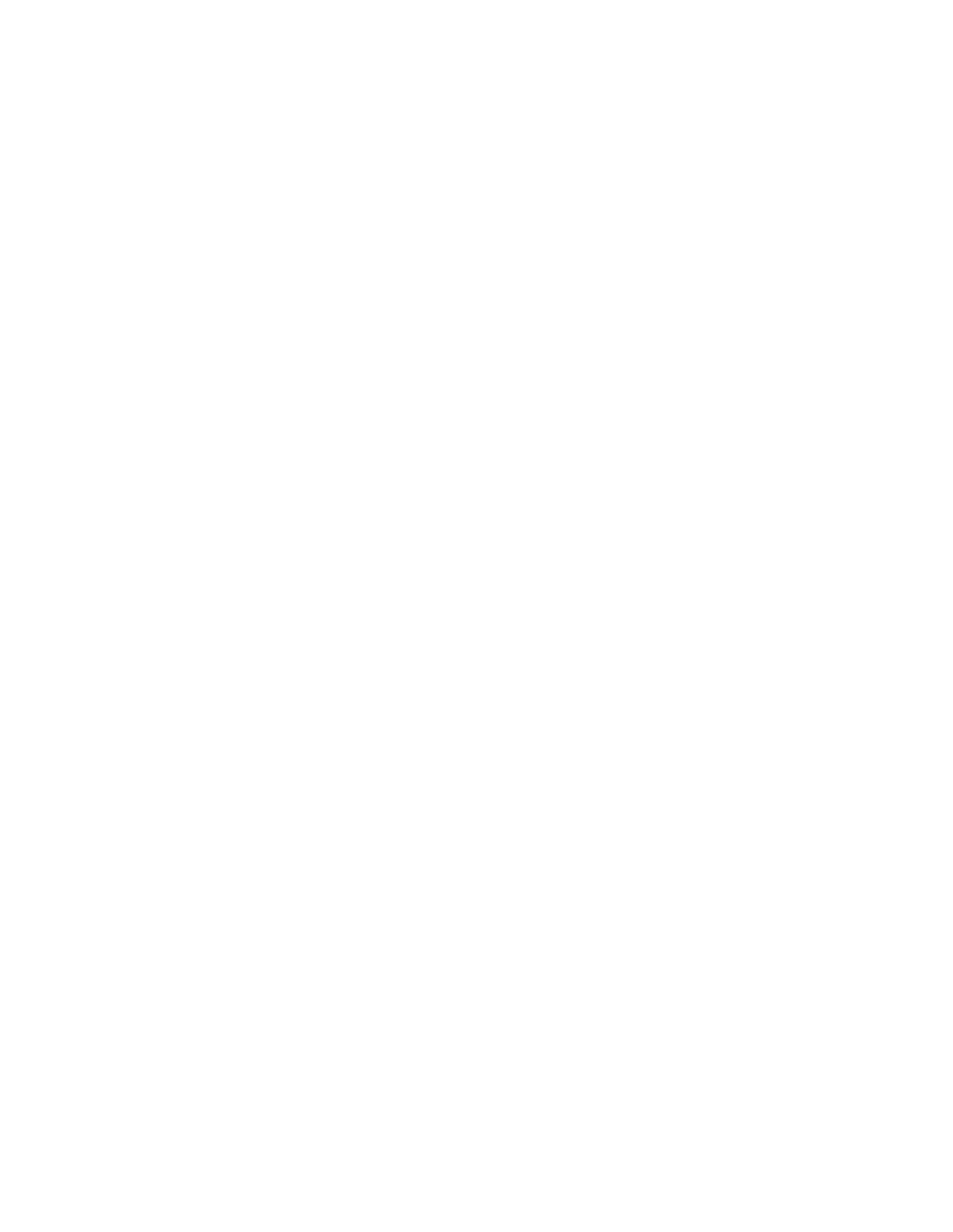| <b>TABULATION FORM</b>                                                                           |                                              |                                                     |                                        |                           |  |  |  |
|--------------------------------------------------------------------------------------------------|----------------------------------------------|-----------------------------------------------------|----------------------------------------|---------------------------|--|--|--|
| Type and Number: ITN 130-19<br><b>TITLE: Fuel Tank Cleaning, Treatment, and Testing Services</b> |                                              |                                                     |                                        |                           |  |  |  |
| Opening Date: 9/17/19                                                                            | RBL/QPL Cat: N/A                             | ADV: 8/12/19                                        | JSEB: No                               | <b>SAFETY: Yes</b>        |  |  |  |
| Pre-Meeting Date: 8/21/19                                                                        | <b>Pre-Meeting Mandatory or Optional:</b>    | Category Manager: Chrissy Nunziato - nunzct@jea.com |                                        |                           |  |  |  |
| Pre-Meeting Time: 3:00 p.m.                                                                      | <b>OPTIONAL</b>                              | Buyer: Elaine Selders - Seldel@jea.com              |                                        |                           |  |  |  |
| Location: JEA Customer Center, 1st Floor, Room 002, 21 W. Church Street.,                        | Coordinator: Howard Thurman - thurhf@jea.com |                                                     |                                        |                           |  |  |  |
| Teleconference: / Passcode: 1.888.714.6484 / 817050                                              |                                              | NTP:                                                | <b>Award Date:</b>                     |                           |  |  |  |
| Adden 1: 08/28/19                                                                                | Adden 2: 09/03/19                            | Adden 3: 09/09/19                                   | Adden 4: 09/13/19                      | Adden 5:                  |  |  |  |
| Adden 6:                                                                                         | Adden 7:                                     | Adden 8:                                            | Adden 9:                               | Adden 10:                 |  |  |  |
| <b>COMPANY NAME</b>                                                                              | <b>SUBMITTED BID</b>                         | <b>PRE-MEETING</b><br><b>ATTENDANCE</b>             | <b>ADDENDUM</b><br><b>ACKNOWLEDGED</b> | <b>ELECTRONIC VERSION</b> |  |  |  |
|                                                                                                  |                                              |                                                     |                                        |                           |  |  |  |
| <b>Guardian Fueling Technologies, LLC</b>                                                        | <b>Received</b>                              | Υ                                                   | 4                                      | <b>None</b>               |  |  |  |
|                                                                                                  |                                              |                                                     |                                        | <b>FD</b>                 |  |  |  |
| <b>Petroleum Recovery Services</b>                                                               | <b>Received</b>                              | Υ                                                   | 4                                      |                           |  |  |  |
| <b>Tank Wizards</b>                                                                              | <b>Received</b>                              | Y                                                   | 4                                      | <b>FD</b>                 |  |  |  |
|                                                                                                  |                                              |                                                     |                                        |                           |  |  |  |
|                                                                                                  |                                              |                                                     |                                        |                           |  |  |  |
|                                                                                                  |                                              |                                                     |                                        |                           |  |  |  |
|                                                                                                  |                                              |                                                     |                                        |                           |  |  |  |
|                                                                                                  |                                              |                                                     |                                        |                           |  |  |  |
|                                                                                                  |                                              |                                                     |                                        |                           |  |  |  |